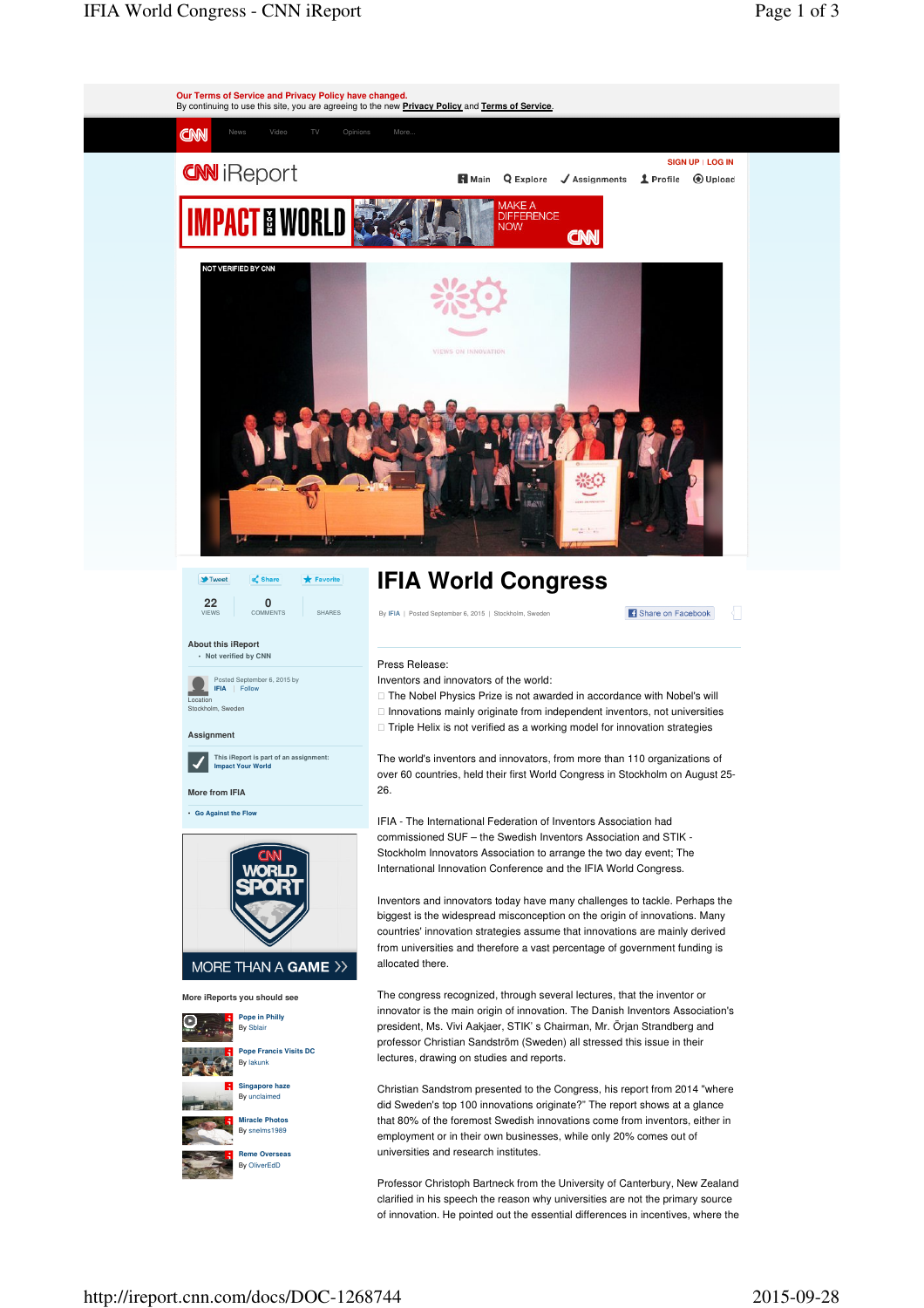The widespread confusion of scientists/researchers versus inventors/innovators is not over. Another testimony for this is the world's most prestigious award in the field; Alfred Nobel physics prize. A statistical analysis presented at the congress by Professor Bartneck illustrates that nearly fourfifths of the awards have been granted to researchers, while the Nobel will literally expresses that the prize should be awarded to a "discovery or an invention", more logically quantified as 50/50 than 80/20.

The Congress also discussed the TTC- the Technology Transfer Centre, a network system which will allow cross access for IFIA member inventors, to the world's financiers, manufacturers, business partners and industrial markets. The system will be developed in Sweden where also the central administration will be established by IFIA.

IFIA's president, Mr. Alireza Rastegar, pointed out the significance of establishing specialized agencies of Technology Transfer centers (TTC) in other member states to provide an opportunity for all of the inventors equally to benefit from the commercializing and marketing opportunities.

WIPO – the World Intellectual Property Organization is a natural partner to IFIA. Its representative Mr. Marco Alemán from Geneva outlined the congress delegates on WIPO's work in terms of safeguarding and developments in intellectual property protection, particularly regarding international harmonization.

Global statistics, data and information on innovation today has a few central sources; the Global Innovation Index, the Union Innovation Scoreboard, the OECD and others. Their annual reports serve as an essential basis for both media and political policy makers.

None of the above institutions possess, however, the direct first-hand information about the number of patents, applications, demographic statistics, distribution of innovations across social sectors, etc. that IFIA possess through its 112 organizations in 63 countries. Ms. Elinora Sigurdardottir, the president of the Icelandic Inventors Association, suggested in her presentation that IFIA should constitute one of the global information institutions on innovation, along with those previously listed.

Perhaps the most distinguishing characteristic of the inventor / innovator is the so-called serial creativity, something they share with other professionals such as designers, music composers, computer games producers, architects etc. Professor Winfried Sturm from the German Inventors Association reported on this and stressed the importance of the community supporting creativity, particularly within educational systems, identifying and nurturing the creativity of the young.

Mrs. Bola Olabisi, founder and chairman of GWIIN – the Global Women Inventors and Innovators Network, stressed in her speech the importance of the world's female inventors and how this currently insufficiently exploited resource can and should much better be preserved and supported, for the benefit of both women and men as well as society at large.

Ola Asplund represented at the congress, the Swedish Government Innovation Council. Ola described the early discussions the council has had so far. Yet, there is no representation of innovators or inventors on the Council. This was noted by the conference delegates and Mr Asplund was urged to forward this as a proposal to the Innovation Council.

The congress adopted five statements, based on the issues discussed during both the innovation conference and the congress.

These five statements are:

● Establishing that a Scientist is not the same as an Inventor. If governments maintain the misconception that it is primarily the scientist who invents, thereby allocating most of its funding there, that will seriously diminish a nation's potential toward innovative growth. Identifying the inventor as the primary source of new technology, product development and industrial growth